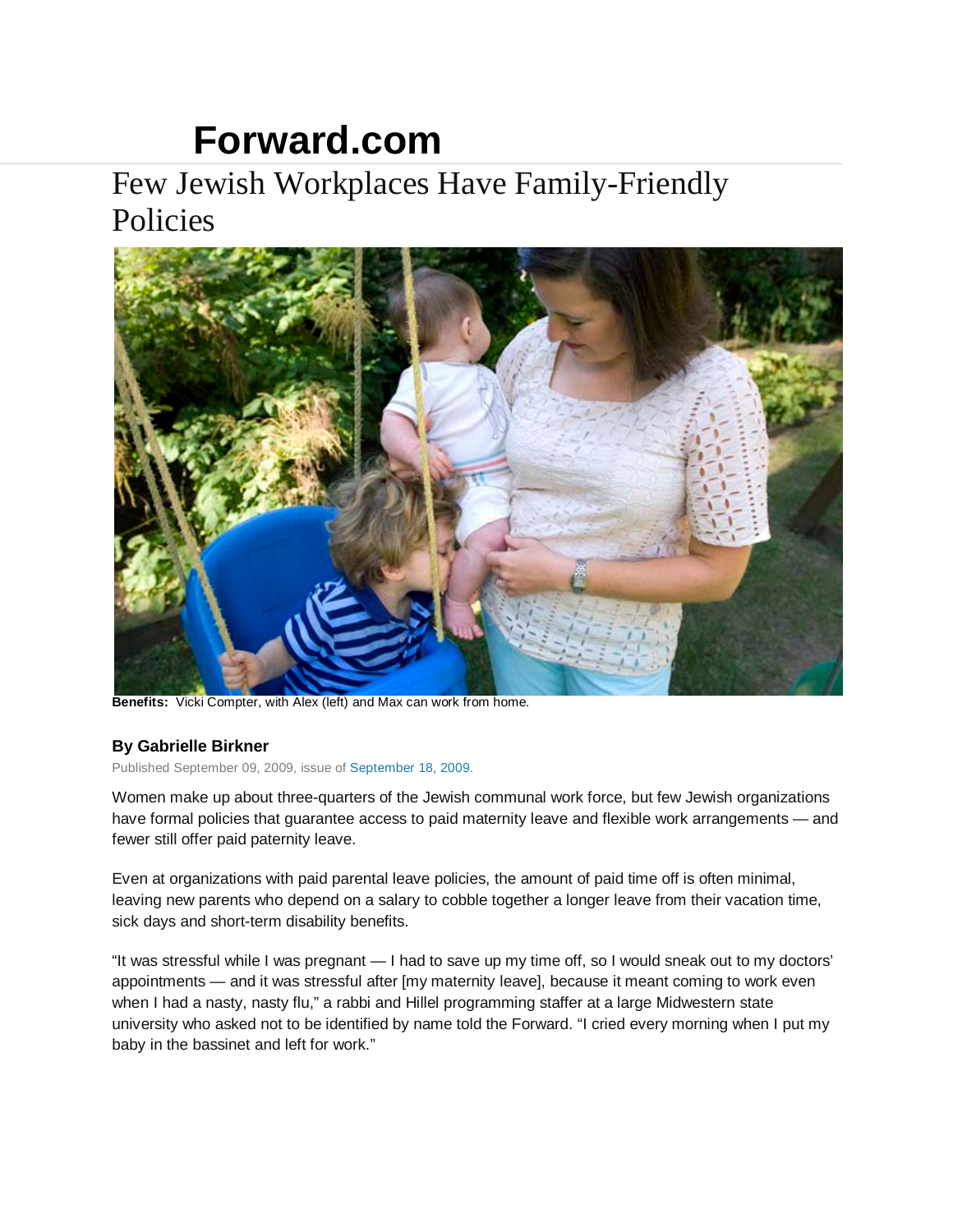And she was relatively fortunate, with a few weeks of paid maternity leave. Only 35% of Jewish organizations surveyed offer a new mother time off with pay to care for a newborn — with just 7% offering 12 or more weeks of paid maternity leave.

The statistics on maternity leave, from a new national study on work-life policies at Jewish organizations, showed that 10% of communal employers offer no maternity leave at all, paid or unpaid, and that fewer than 30% of organizations have formal, written policies allowing for flexible work arrangements, such as modified or reduced office hours, compressed workweeks and job sharing.

These findings reflect a disconnect between the community's oft-stated commitment to Jewish continuity and how communal organizations treat their employees, said Shifra Bronznick, founding president of Advancing Women Professionals and the Jewish Community — the not-for-profit that conducted the study in conjunction with JESNA's Berman Center for Research and Evaluation. "We're not cavalier about the strains organizations are under, but it's time for Jewish organizations to align their values with their behaviors," said Bronznick, who co-wrote the report with Didi Goldenhar and Rachael Ellison.

The report, "Better Work, Better Life: Policies and Practices in Jewish Organizations," culls the results of an online survey taken by representatives from 227 Jewish communal employers. Respondents included employees at national organizations, religious institutions, local federations, community centers and social service agencies.

The results show that many American Jewish organizations do not approach work-life policies in a systematic way. While some 90% of employers surveyed grant staffers maternity leave that is mostly unpaid and offer some form of workplace flexibility, only a fraction of them have formal, written guidelines to ensure consistent access to these benefits.

"It's very important that it does not become about the benevolence, or lack of benevolence, of someone's supervisor," Bronznick said. "A lot of women are negatively affected by the perception of their supervisor that they are not serious about their work because they choose to have children and require maternity leave."

A 38-year-old New Jersey mother of three said that the informal policies at the large, New York-based Jewish organization where she worked for more than a decade felt unpredictable and fostered a culture of secrecy.

"There were quiet negotiations that took place, and they seemed to depend a lot on your relationship with your boss," said the woman, who recently resigned from the organization but still asked that her name not be published. "If your boss had the power to advocate for you, you might be able to swing working from home a little bit. But you didn't want to tell your colleagues, 'I'm allowed to work from home,' because you were afraid that it could be taken away."

She also said that her supervisors regularly scheduled meetings outside normal business hours, when she did not have child care, and that although she took a 20% pay cut to work four days a week instead of five, her workload was not reduced.

"It didn't lend itself to having a large family, and three is not so large," she said. "There's a push in the Jewish community to be fruitful and reproduce, but when you do, it's hard to maintain a job in a rigid environment."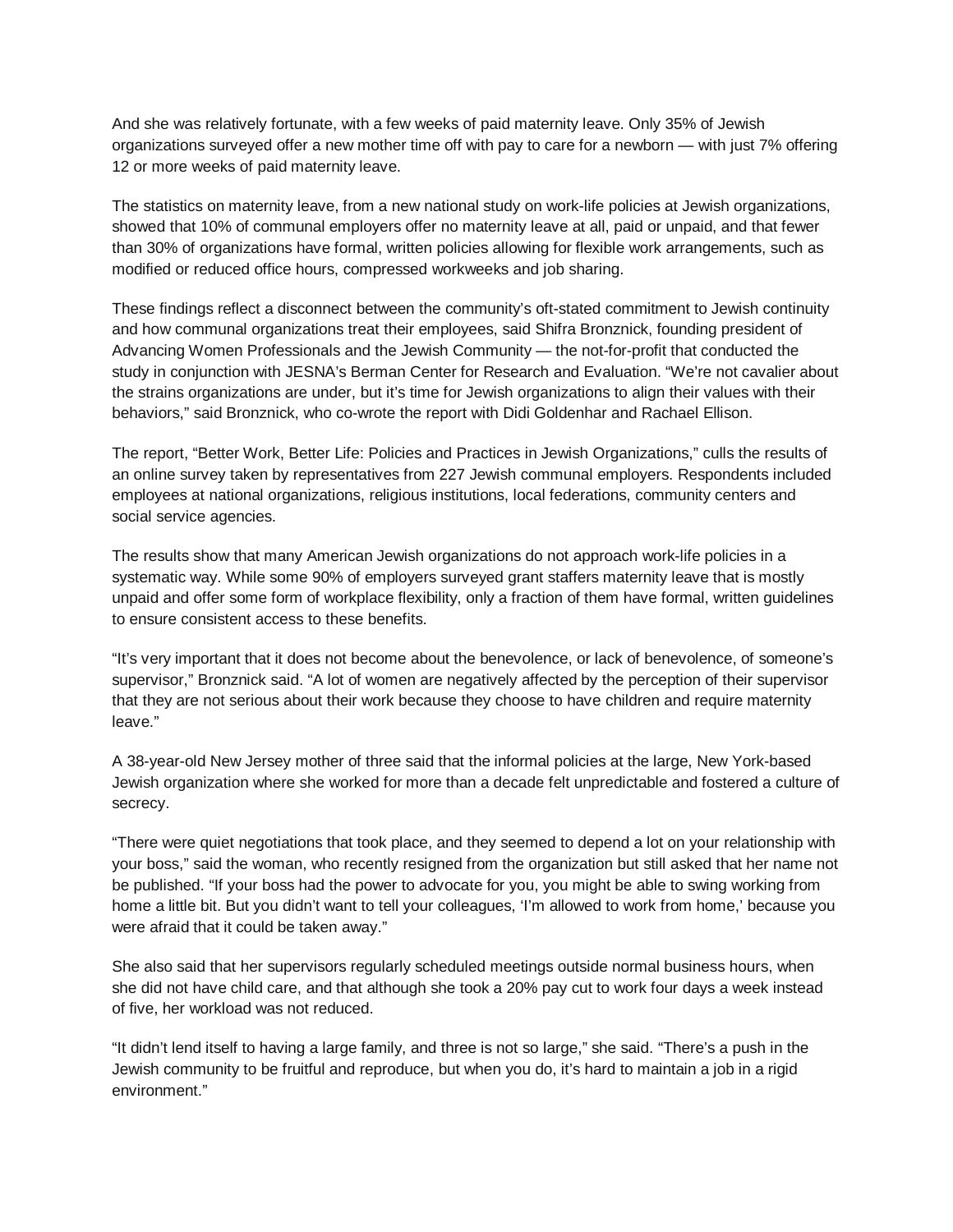To encourage organizations to respond to the needs of working parents, the AWP report advocates that parental leave policies ideally be expanded to three months of paid maternity leave and one month of paid leave for partners. While the federal government only requires organizations with 50 or more employees to grant up to 12 weeks of unpaid family or medical leave, AWP calls for Jewish organizations, regardless of size, to meet or exceed that standard.

By contrast, Israel's national insurance program grants its citizens 14 weeks of fully paid maternity leave, with options for unpaid extensions, tied to the length of employment; some of that paid time off may be taken by a male partner, should the mother wish to return to work before the 14-week period is over. In addition, a recently introduced bill, pending a Knesset vote, would make the three-month extension of unpaid maternity leave standard — and therefore not subject to an employer's approval.

AWP also recommends formalizing guidelines for securing flexible work arrangements, and rewarding employees for performance rather than for "face time" in the office.

The survey and report mark the first stage of AWP's Better Work-Life Campaign. The goal of the initiative is "to improve work-life policies at 100 Jewish organizations by the end of 2010," and AWP will provide consultative services toward that end.

Recently, several large Jewish communal employers, such as UJA-Federation of New York and Hillel: The Foundation for Jewish Campus Life, have taken concrete steps to strengthen their family-friendly policies. Over the past year, UJA-Federation moved to a policy in which staffers can take up to three months of paid leave, where it previously had a maternity leave policy composed of accrued sick leave and short-term disability benefits. During roughly the same period, Hillel doubled its paid maternity leave to 10 days from five and modified its sick-leave policy to allow employees to use that time to care for an ailing family member.

Generous maternity leave and flexibility policies can make a big difference, said Vicki Compter, director of capital gifts and special initiatives at UJA-Federation of New York.

Compter, a 38-year-old mother of two, gave birth to her first child two and a half years ago, when the federation's previous parental leave policy was in place. She took a maternity leave that included paid and unpaid time off as well as vacation and sick time she accrued during her 14 years at the organization. When she gave birth to her second child five months ago, she was entitled, under the new policy, to three months leave, fully paid. "This time around, I didn't have to worry that if, God forbid, something happens, I would have no sick days left," she said.

The organization has also allowed Compter, who lives in suburban New Jersey, to cut back to three days a week. "I have a long commute, so I don't see my children on the days I work," she said. "I couldn't bear not to see my children five days a week. This situation makes working manageable for me."

She said that though her portfolio has not been significantly reduced, she makes good use of her time in the office and works from home when necessary.

There are smaller employers doing their part, too.

Moving Traditions, an organization that develops programming on Judaism and gender, last year upped the paid parental leave for its seven staffers to a maximum of 16 weeks from two, thanks to underwriting from a board member. And American Jewish World Service, which covers 100% of health care premiums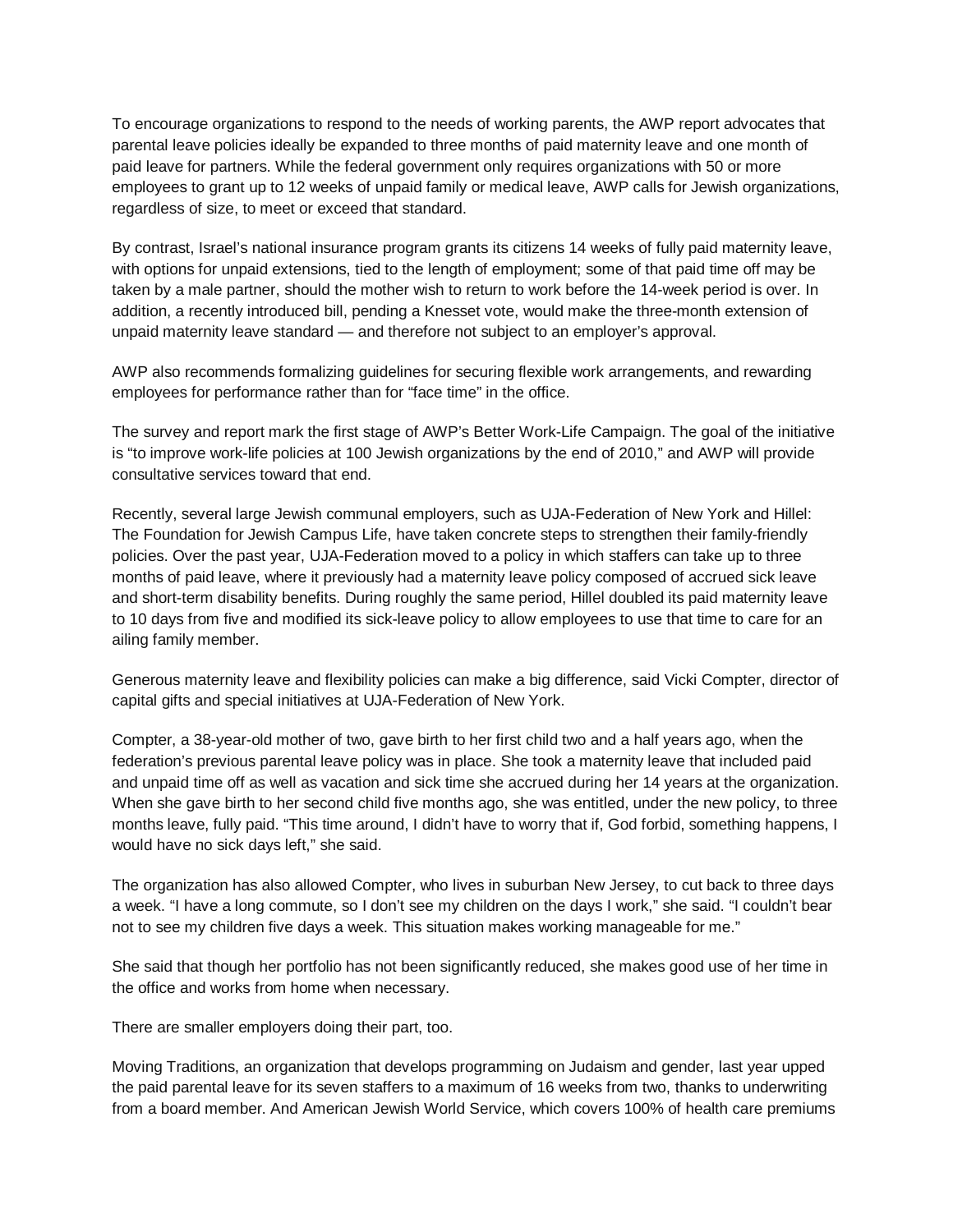for its 98-person staff, put in place a parental leave policy that affords mothers or fathers six weeks of paid leave. AJWS is looking into formalizing its flexibility policies.

Laura Sabattini, director of research at Catalyst, a group dedicated to advancing women in business, said that work-life policies have been shown to increase productivity, innovation and employee loyalty, and reduce likelihood of burnout.

Even so, strengthening such policies can require making difficult choices, and securing funding that is not readily available.

"In any given year, we may have four to six women out on maternity leave," said Darlene Wolff, Vice President of Human Resources at the Associated, Baltimore's Jewish community federation. "Paid maternity leave would be a major cost at an organization that is 80% female. With the economy and cutbacks, it gets pushed to the bottom of the list of what we're trying to offer, because our top priority has to be providing health insurance, retirement benefits, vacation time and sick pay."

The Associated is among the communal employers that have no formal parental leave or flexibility policies, though staffers said informal flexibility arrangements are widespread throughout the organization. New mothers can use their accrued vacation and sick time, and their short-term disability benefits, following the birth of a child.

AJWS, also faced with limited resources, decided to freeze salaries in order to fund the benefits package that its president, Ruth Messinger, says is consistent with the organization's values.

"Some organizations, Jewish and non-Jewish, have values they try to live by, but they interpret their mandate as being what they do in the world," Messinger said. "They don't remember that it starts at home, and in this case, home is the office."

*Send your stories about these issues to [worklife@forward.com](mailto:worklife@forward.com)*

*Join the conversation with other readers at the new Forward site [sisterhood.forward.com](http://sisterhood.forward.com/)*